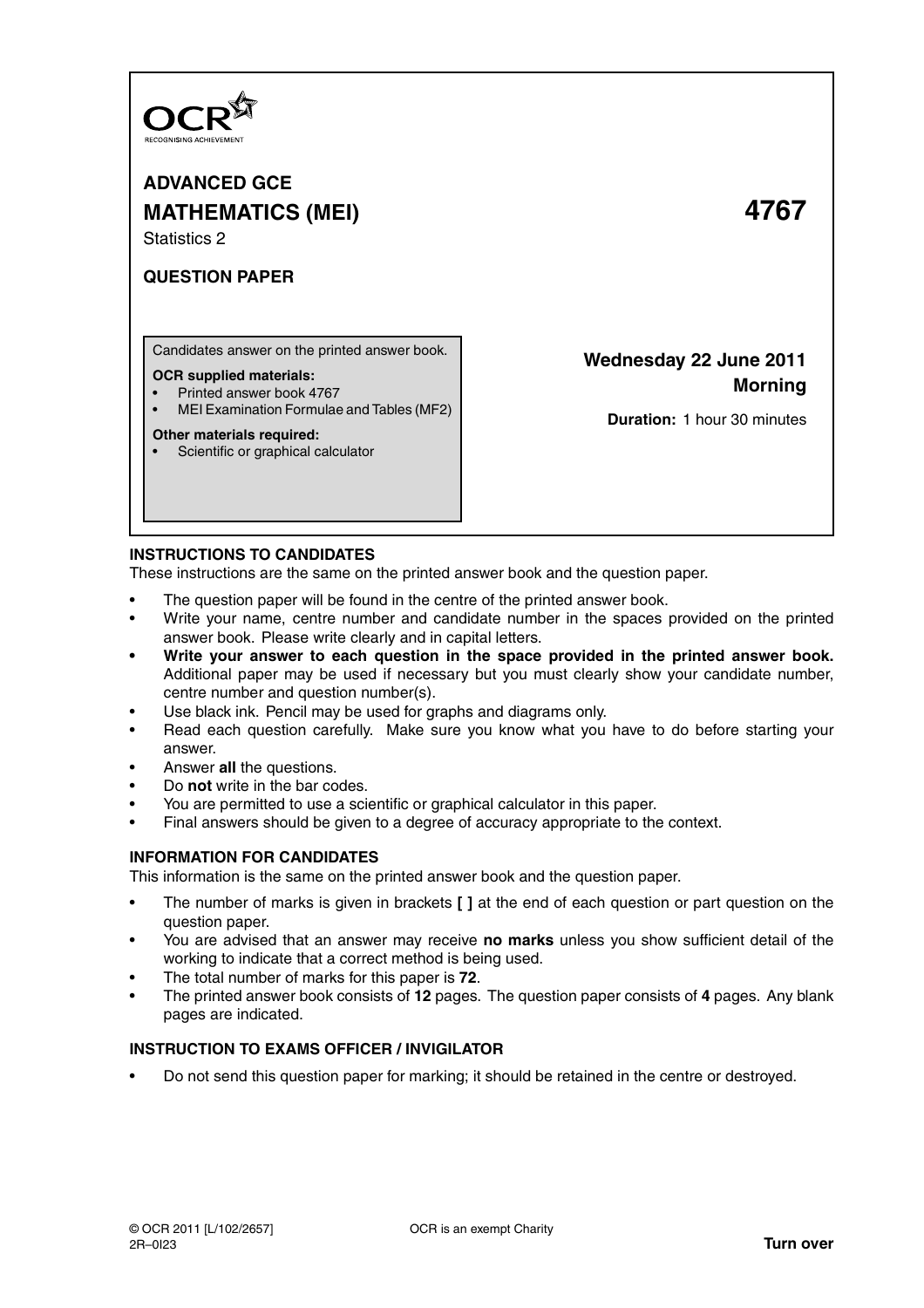**1** An experiment is performed to determine the response of maize to nitrogen fertilizer. Data for the amount of nitrogen fertilizer applied, *x* kg/hectare, and the average yield of maize, *y* tonnes/hectare, in 5 experimental plots are given in the table below.

| $\boldsymbol{x}$ |     | 30  | 60  | 90  | $\overline{20}$ |
|------------------|-----|-----|-----|-----|-----------------|
| 11               | 0.5 | 2.5 | ┭., | 6.2 |                 |

- **(i)** Draw a scatter diagram to illustrate these data. **[3]**
- **(ii)** Calculate the equation of the regression line of *y* on *x*. **[5]**
- **(iii)** Draw your regression line on your scatter diagram and comment briefly on its fit. **[3]**
- **(iv)** Calculate the value of the residual for the data point where  $x = 30$  and  $y = 2.5$ . [3]
- **(v)** Use the equation of the regression line to calculate estimates of average yield with nitrogen fertilizer applications of
	- (*A*) 45 kg/hectare,
	- (*B*) 150 kg/hectare. **[2]**
- **(vi)** In a plot where 150 kg/hectare of nitrogen fertilizer is applied, the average yield of maize is 8.7 tonnes/hectare. Comment on this result. **[2]**
- **2** At a drive-through fast food takeaway, cars arrive independently, randomly and at a uniform average rate. The numbers of cars arriving per minute may be modelled by a Poisson distribution with mean 0.62.
	- **(i)** Briefly explain the meaning of each of the three terms 'independently', 'randomly' and 'at a uniform average rate', in the context of cars arriving at a fast food takeaway. **[3] (ii)** Find the probability of at most 1 car arriving in a period of 1 minute. **[3]**
	-
	- **(iii)** Find the probability of more than 5 cars arriving in a period of 10 minutes. **[3]**
	- **(iv)** State the exact distribution of the number of cars arriving in a period of 1 hour. **[2]**
	- **(v)** Use a suitable approximating distribution to find the probability that at least 40 cars arrive in a period of 1 hour. **[5]**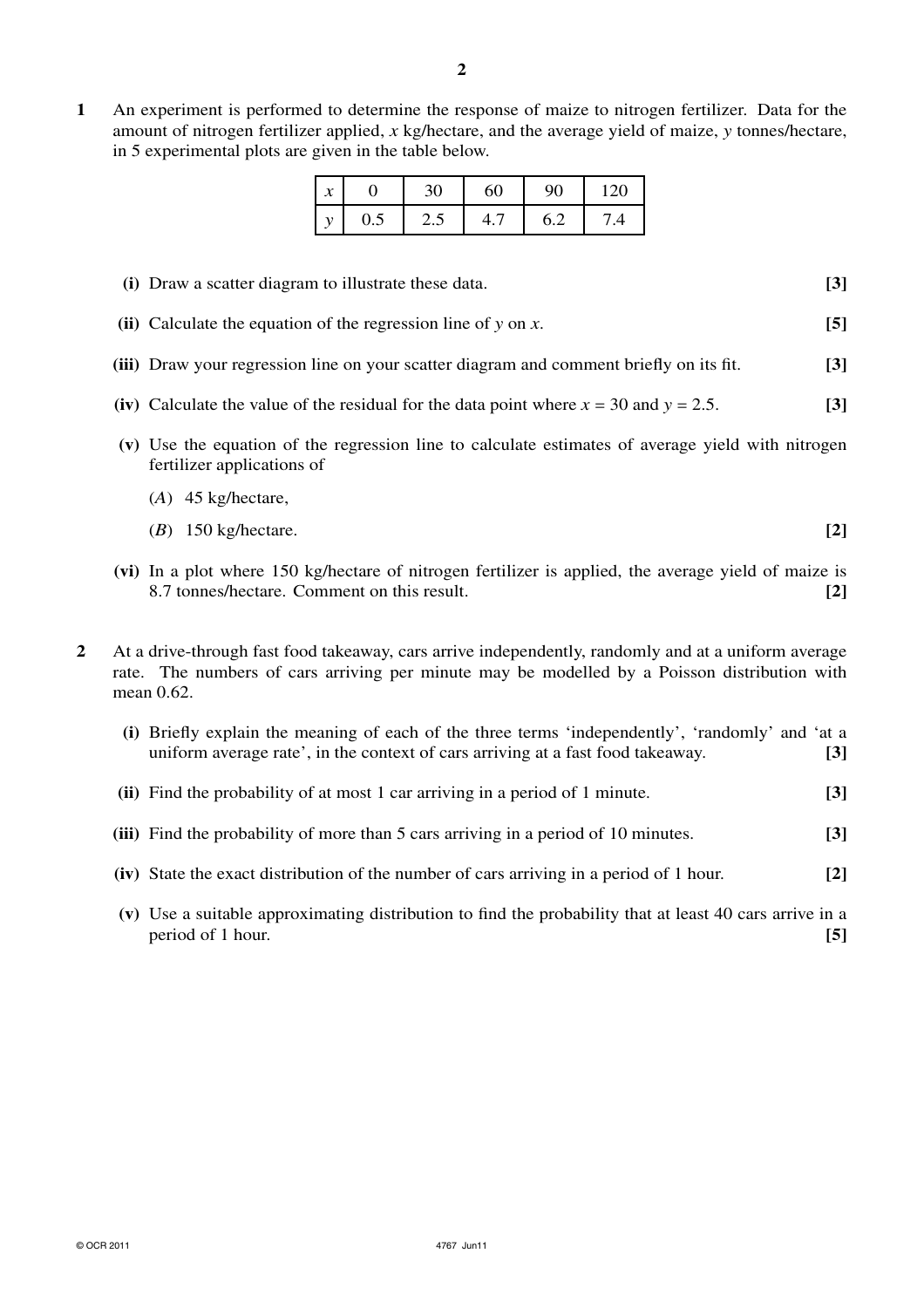- **3** The weights of Braeburn apples on display in a supermarket, measured in grams, are Normally distributed with mean 210.5 and standard deviation 15.2.
	- **(i)** Find the probability that a randomly selected apple weighs at least 220 grams. **[3]**
	- **(ii)** These apples are sold in packs of 3. You may assume that the weights of apples in each pack are independent. Find the probability that all 3 of the apples in a randomly selected pack weigh at least 220 grams. **[2]**
	- **(iii)** 100 packs are selected at random.
		- (*A*) State the exact distribution of the number of these 100 packs in which all 3 apples weigh at least 220 grams. **[2]**
		- (*B*) Use a suitable approximating distribution to find the probability that in at most one of these packs all 3 apples weigh at least 220 grams. **[5]**
		- (*C*) Explain why this approximating distribution is suitable. **[1]**
	- **(iv)** The supermarket also sells Cox's Orange Pippin apples. The weights of these apples, measured in grams, are Normally distributed with mean 185 and standard deviation  $\sigma$ .
		- (*A*) Given that 10% of randomly selected Cox's Orange Pippin apples weigh less than 170 grams, calculate the value of  $\sigma$ . **[3] [3]**
		- (*B*) Sketch the distributions of the weights of both types of apple on a single diagram. **[4]**

**[Question 4 is printed overleaf.]**